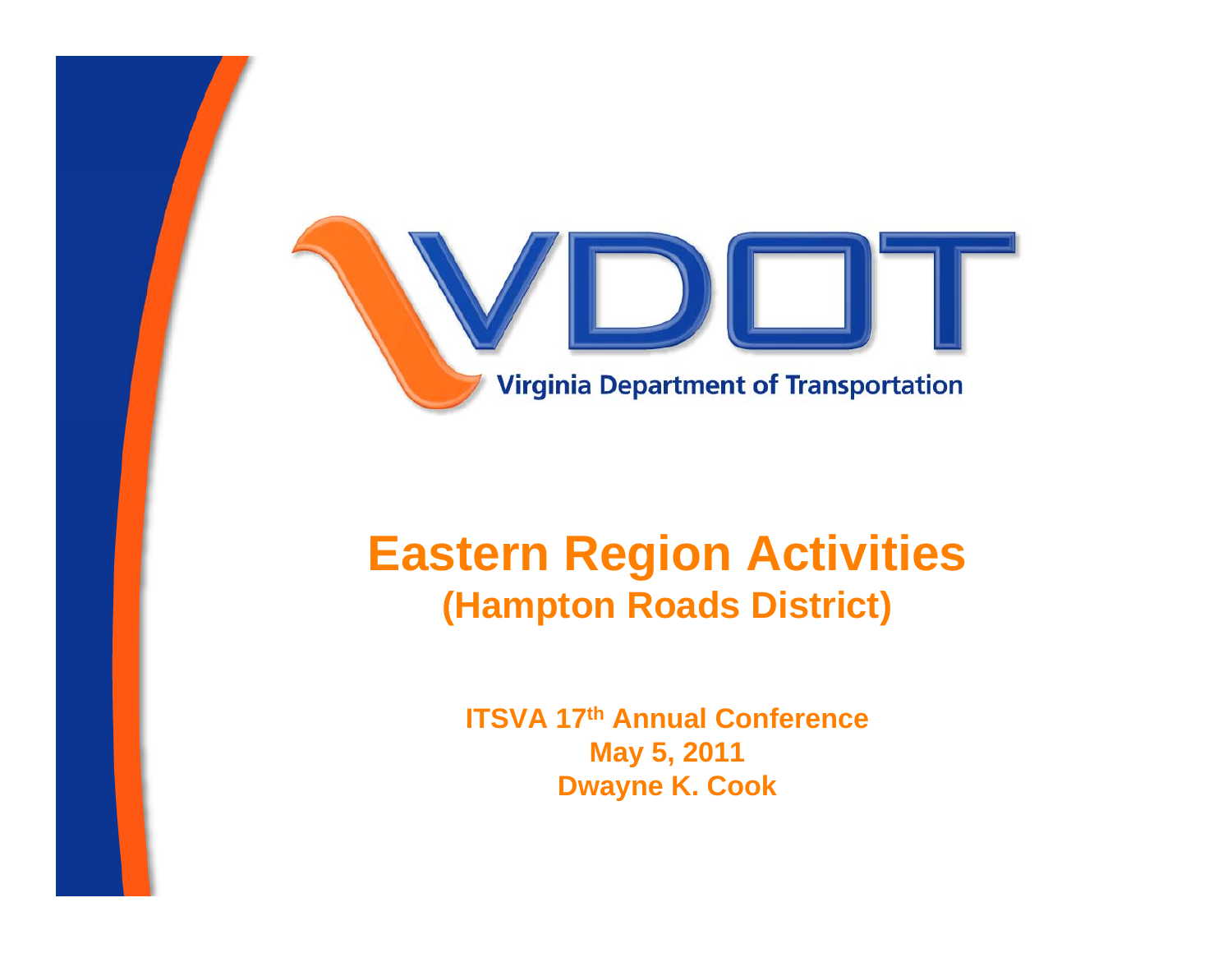#### **Eastern Region Activities**

- • Transportation Operations Center
	- Operations & Maintenance Services Contract (*staffing supplement TBA*)
	- Video Wall Replacement (*complete*)
	- Integrated Radio Communications Project (*procurement active*)
	- DMS Retrofit
		- **Phase 1 – 44 DMS (** *bids closed April 2011* **)**
	- Backbone Field Communications 'Modernization' Design (*underway*)
	- RTE 164 ITS Communications & Components Expansion (*installation underway*)
	- Travel Time Project
	- Safety Service Patrol
- $\bullet$  Traffic Engineering and Traffic Assets
	- Traffic Engineering On-Call (*active advertisement*)
		- **TE Studies & Design, Traffic Assets, ITS Devices**
		- **Limited Term Consultant Svcs - \$2M per year, 1 year w/ 2 – 1 year extensions**
	- Barry Robinson Interchange (I-64/I-264) Lighting Replacement
		- **September 2011 advertisement**

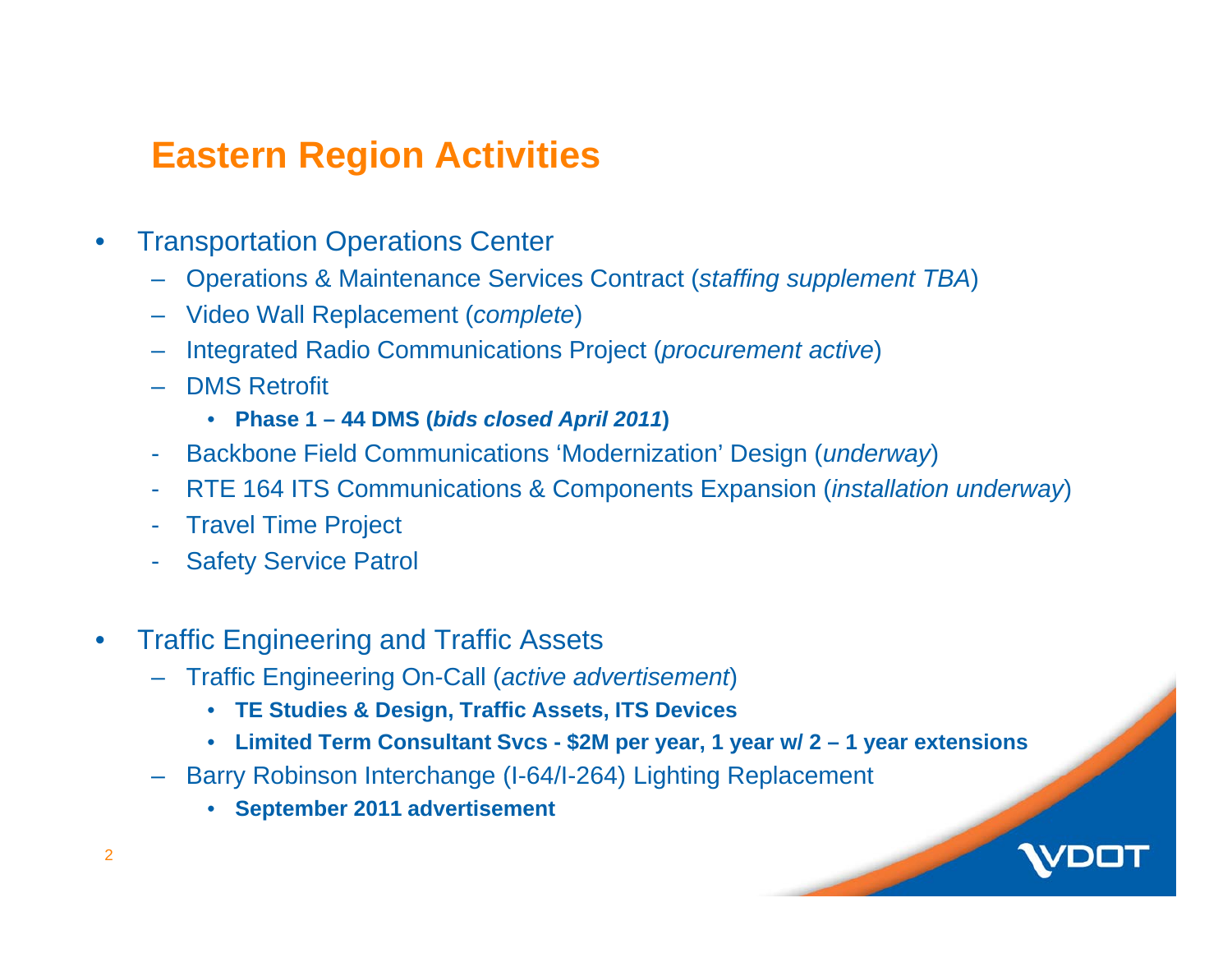#### **Hampton Roads TOC - Video Wall Replacement**



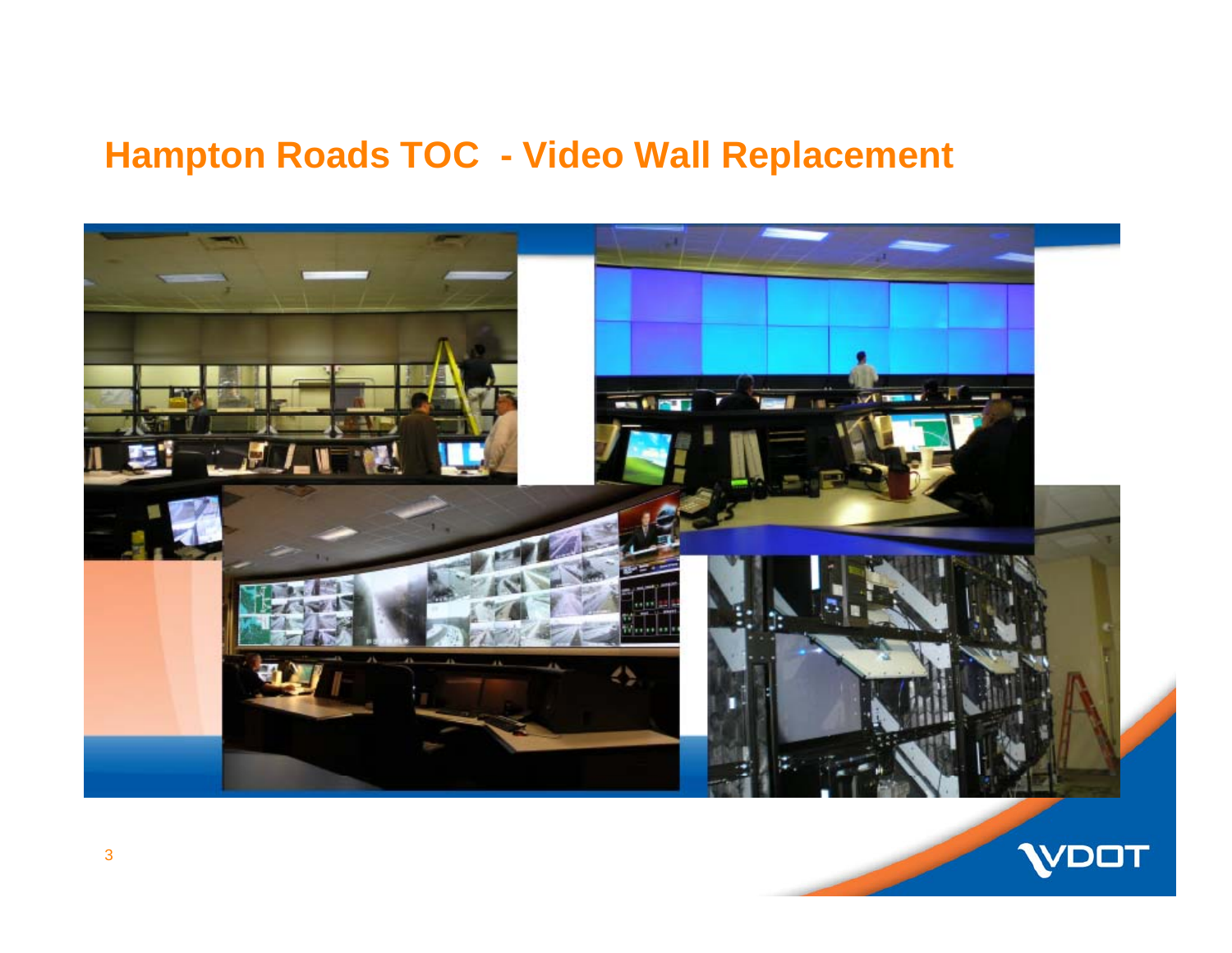### **Eastern Region Activities**

- •**Tunnels** 
	- Statewide Tunnels Oversight Committee (STOC)
	- Training Program & Documentation projects
	- Computerized Maintenance Management System (CMMS)
		- **HRBT underway (power, ventilation, drainage, fire suppression)**
		- **Future phases include ITS components and other tunnels**
	- HRBT Switchgear Replacement
		- **Phase I – Equipment Procurement (bids closed April 2011)**
		- **Phase II – Equipment & Controls Installation**
	- MMMBT Electronic Control System (ECS) Upgrade
	- Tunnels Operations & Maintenance Services Contract
		- **Staffing Supplement and Services support (under development)**
	- HRBT & MMMBT Communications & Components
		- **Backbone Field Communications 'Modernization' project (design funded)**
- $\bullet$  Movable Bridges
	- - Berkley Bridge & James River Bridge Drive Motor Replacement
		- **Includes drive motor and controls (design funded)**
	- High Rise Bridge DMS Project
		- **DMS, Traffic Signals, Local/Remote Control (awarded/underway)**